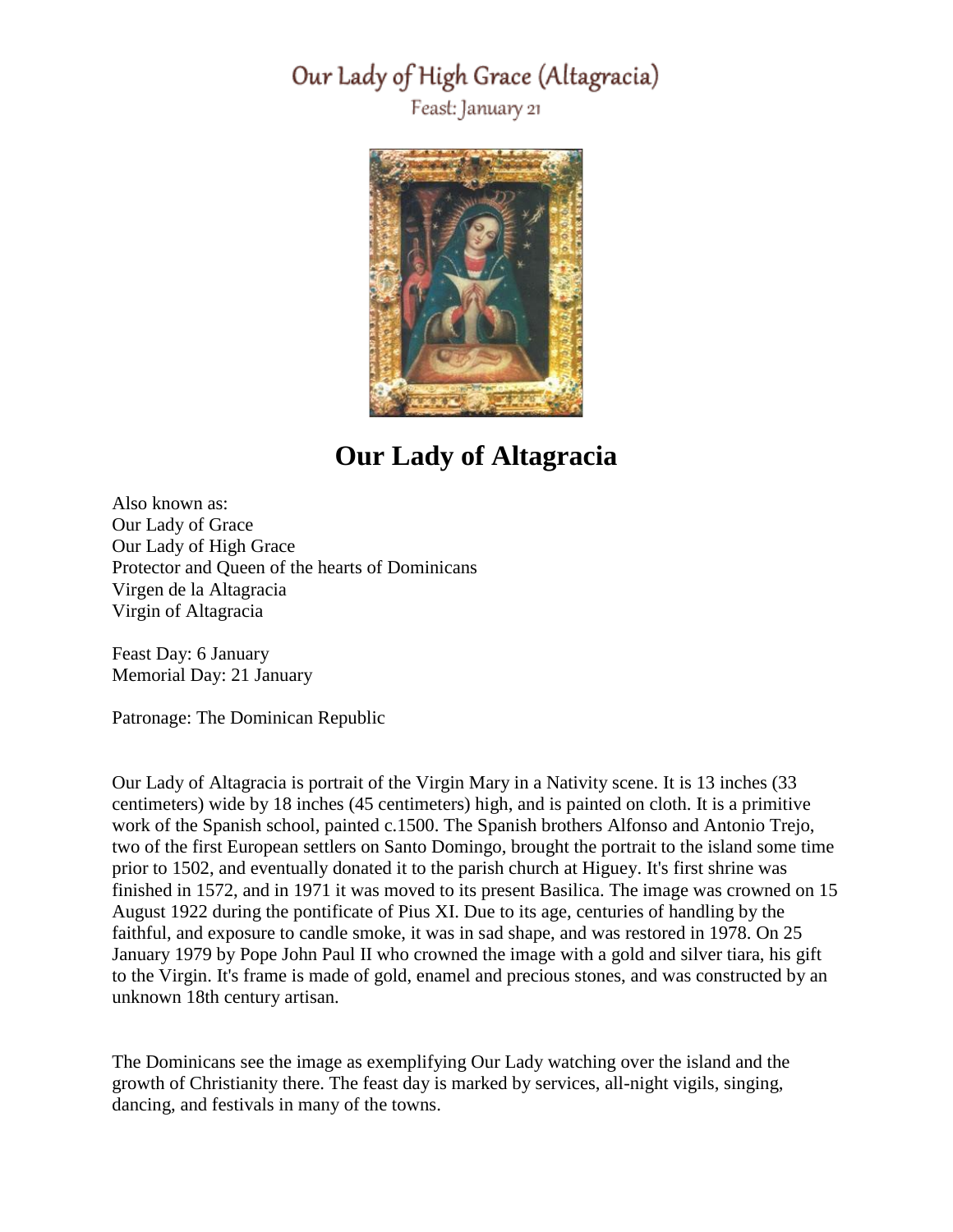## Our Lady of High Grace (Altagracia) Feast: January 21

Legend says that the pious daughter of a rich merchant asked him to bring her a portrait of Our Lady of Altagracia from Santo Domingo, but no one had heard of that title. The merchant, staying overnight at a friend's house in Higuey, described his problem as they sat outdoors after dinner. An old man with a long beard, who just happened to be passing by, pulled a rolled up painting from his bindle, gave it to the merchant, and said, "This is what you are looking for." It was the Virgin of Altagracia. They gave the old man a place to stay for the night, but by dawn he was gone, not to be seen again. The merchant placed the image on their mantle, but it repeatedly disappeared only to be found outside. They finally returned it to the church.



#### **Novena to the Virgin of Altagracia**

Oh, Dearest Mother, Sweetest Virgin of Altagracia, our Patroness.

Look at us here, prostrate in your presence, desiring to offer you this novena as a testimony of our love for you and in thanksgiving for the innumerable favors that we have received from your hands.

You are our Advocate and to you we recommend our needs.

You are our Teacher and like disciples we come to learn from the example of your holy life.

You are our Mother, and like children, we come to offer you all of the love of our hearts. Receive, dearest Mother, our offerings and listen attentively to our supplications. Amen

[Here ask for one of the graces you would like to obtain from the Holy Virgin of Altagracia] **Supplications**